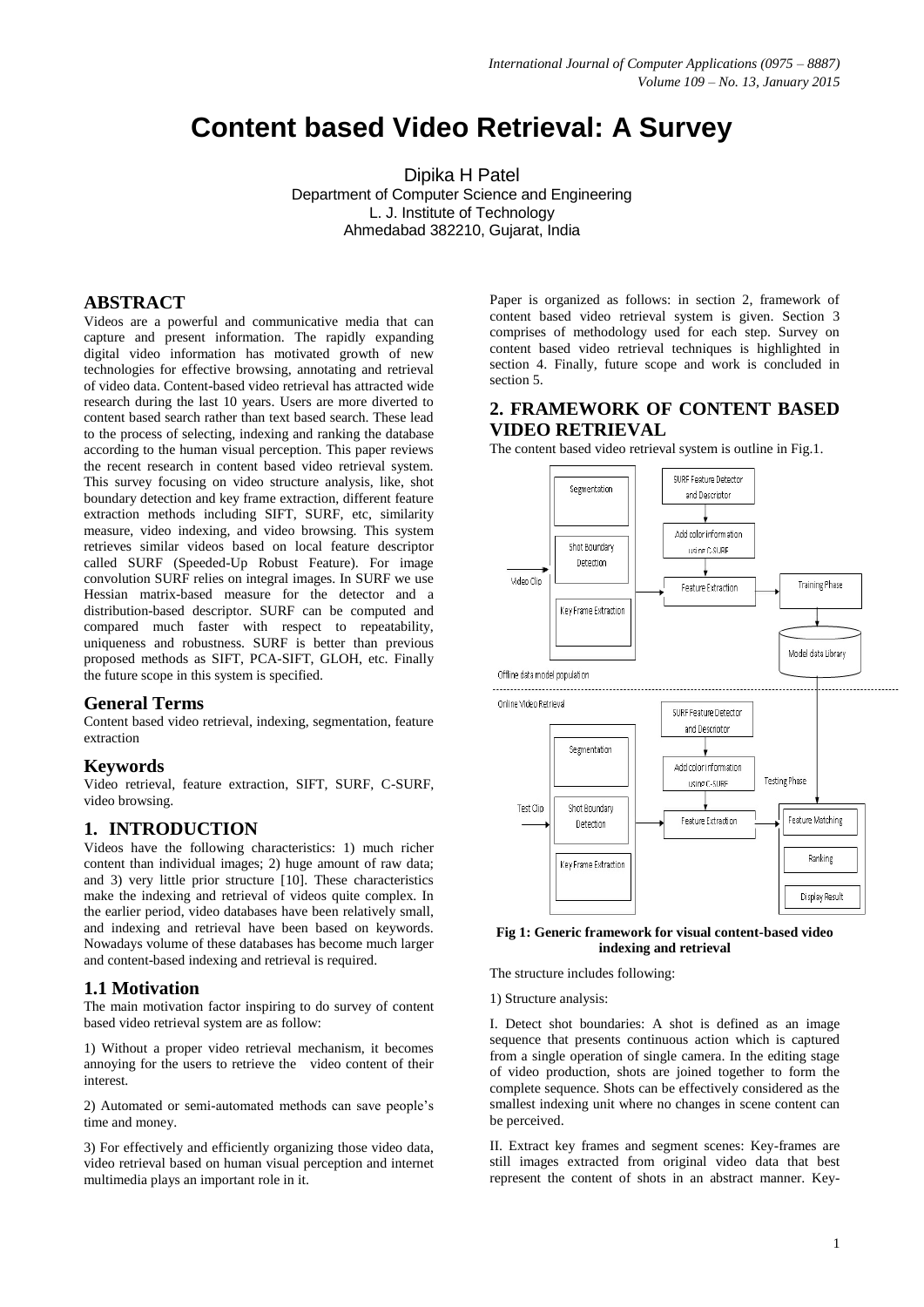frames, if extracted accurately, are a very important visual abstract of video contents and are very useful for fast video browsing. A video outline, such as a movie preview, is a set of selected segments from a long video program that highlight the video content, and it is best suited for sequential browsing of long video programs. Apart from browsing, key-frames can also be used in representing video in retrieval. Video index is constructed based on visual features of key-frames, and queries may be direct.

2) Feature extraction from segmented video units (shots or scenes): To extract features according to video structural analysis results is the base of video indexing and retrieval. These visual features are:

I. Static Features of key frames

i. color-based features

ii. texture-based features

iii. shape-based features

II. Object Features

III. Motion Features

i. Statistics-Based

- ii. Trajectory-Based
- iii. Objects" Relationship-Based

3) Query: the video database is searched for efficient video using index and similarity measures.

4) Video browsing and feedback: video found in response to the query by matching the feature between train dataset and test dataset and return to the user.

"Content-based" means that the search will be based on the actual content of the video. The term "Content" here refer to the features such as color, shape, texture of the video. The content based approach focuses on the retrieval of videos by their similarity matching based on its video content. This content can be represented by either: global feature or local feature [4]. Global descriptors detail the overall content of the image but with no information about the spatial distribution of this content. Local descriptors relate to particular image regions and, in combination with geometric properties of these latter, express also the spatial arrangement of the content. Different local descriptor is as follow:

- 1) Scale Invariant Feature Transform (SIFT)
- 2) Speed-Up Robust Feature (SURF)
- 3) Histogram of Oriented Gradient (HOG)
- 4) Gradient Location Orientation Histogram (GLOH)

#### 5) PCA-SIFT

SURF (Speeded Up Robust Feature) is the local feature descriptor which is scale and rotation-invariant. SURF approximates or even outperforms previously proposed schemes stated above in accordance to repeatability, distinctiveness, and robustness [6].

# **3. METHODOLOGY**

As shown in fig. 1 during the offline stage, first of all input video clip undergoes a preprocessing phase, which includes Segmentation, Shot Boundary Detection and Key Frame extraction modules. During this preprocessing stage, the input video gets converted into a set of key frames. From this

identified key frames, SURF feature descriptor is extracted. This descriptor is then passed into a training phase. The model vector is then uploaded in the model data library [4]. Next for a given test clip to retrieve the video, model vector of test clip is computed and is classified using a minimum distance classifier. From the list of similar videos the highest ranking videos are retrieved.

#### **1. Shot Boundary Detection [4]**

For Shot Boundary Detection the histogram value of consecutive frame can be compared. A shot S consisting of closely related frames can be represented as

*S* = *g* (*Ik*, *t*), *k* = *i*, *i*+*1....j*, *where l* ≤ *i* ≤ *j* ≤ *n and Ik V* (1)

In this system, each shot boundaries *Sj* are automatically identified using an auto dual threshold approach. The algorithm uses a high threshold *Tb* for finding hard cuts. The starting frame of gradual transition is determined using a lower threshold *Ts*. From the starting frame, the histogram differences are accumulated. End of the gradual transition is determined if the accumulated difference goes beyond the upper threshold *Tb*.

#### **2. Key Frame Extraction [4]**

There are great redundancies among the frames in the same

Shot; therefore, certain frames that best reflect the shot contents are selected as key frames [12], [13], [14], [15] to succinctly represent the shot.

The simplest and best way to select the key frame is, Key frame can be extracted by selecting the first and last frame as the key frame. i.e. from each shot S in the given video V, we take Ii and Ij. Hence for a video V with k shots, there will be 2\*k key frames.

#### **3. Feature Extraction using SURF [6] [13]**

For feature extraction SURF detector and descriptor is used.

First of all 'interest point' are selected at distinctive location in a key frame, such as blobs, corners, and T-junctions.

### **3.1 Interest Point Detection**

Hessian-matrix approximation is used for interest point detection. Integral images are used here.

*3.1.1 Integral Images:* 



**Fig 2: Integral image calculation**

Integral Image or summed area tables is an intermediate representation of the image. It contains the sum of intensity values of all pixels in input image *I* within rectangular region formed by origin  $O = (0, 0)$  and any point  $X = (x, y)$ . It provides fast computation of box type convolution filters.

### *3.1.2 Hessian Matrix Based Interest Points:*

Here blob like structure is detect where the determinant is maximum.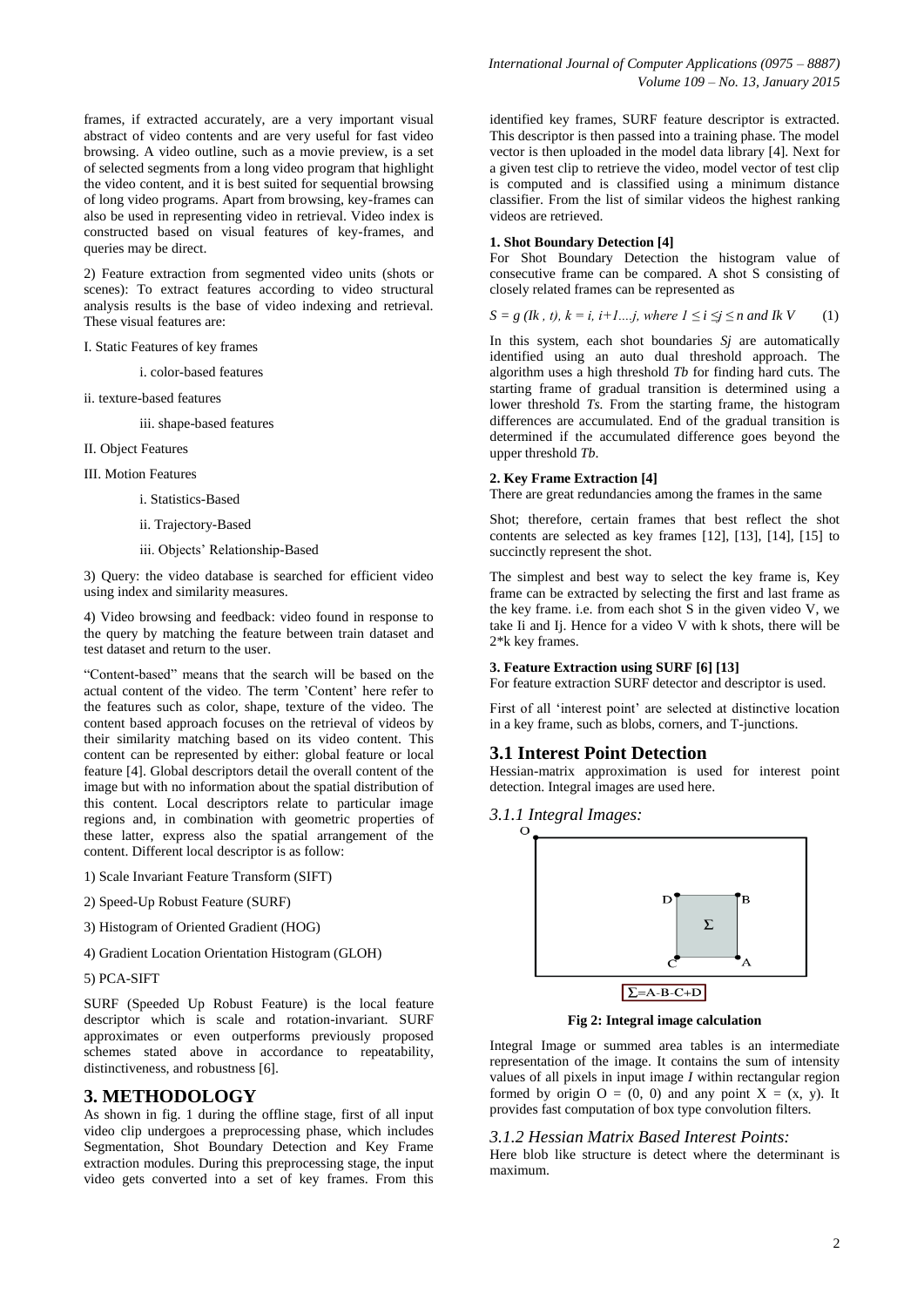• Scale Space Representation:

Interest points need to be found at different scales. The scale space is analyzed by up-scaling the filter size rather than down scaling the image size.



**Fig 3: Instead of iteratively reducing the image size (left), the use of integral images allows the up-scaling of the filter at constant cost (right).**

**3.2 Interest Point Description and Matching**

They build on the distribution of first order Haar wavelet responses in x and y direction.

- First step consists of fixing a reproducible orientation based on information from a circular region around the interest point.
- Then, we construct a square region aligned to the selected orientation and extract the SURF descriptor from it.

Finally, features are matched between two images.

# **3.3 C-SURF: Colored Speeded up Robust Features: [7]**

- Color is an important component for objects recognition.
- This will adds the color information into the scaleand rotation-invariant interest point detector and

descriptor, coined C-SURF (Colored Speeded-Up Robust Features).

- The first three stages are the same with SURF. In the last stage after calculating the Harr-Wavelet response we also calculate three factors namely ∑*r*   $(x, y)$ ,  $\sum g(x, y)$ ,  $\sum b(x, y)$  for each sub-region.
- The figure below explains how pure gray-based geometric description can cause confusion between two different features.



**Fig 4: An example that illustrates the neglecting of color information may confuse the two magnified corners.**

# **4. A SURVEY ON CONTENT BASED VIDEO RETRIEVAL TECHNIQUES**

For video retrieval based on content different approaches are used for each video analysis task. For shot boundary detection frame blocking, MI normalization and histogram comparison is used [1] [4]. Key frame can be extracted using mutual information [1]. Feature can be extracted by CSS based shape representation [2], trajectory based motion representation [2], SIFT descriptor [3], SURF detector and descriptor [4], C-SURF descriptor [7]. Comparison of different detector and descriptor is given in [5]. Evaluation of all survey papers for CBVR is given in below table.

### **TABLE I: paper comparison**

| <b>Topic Name</b>                                                                                                                       | <b>Publication/</b><br>Year | Algorithm used                                                                                                                                                                                                     | <b>Description</b>                                                                                                          |
|-----------------------------------------------------------------------------------------------------------------------------------------|-----------------------------|--------------------------------------------------------------------------------------------------------------------------------------------------------------------------------------------------------------------|-----------------------------------------------------------------------------------------------------------------------------|
| Content based video retrieval using<br>information theory (IEEE-2013)[1]                                                                | IEEE/2013                   | Shot boundary detection<br>• Frame Blocking<br>• MI normalization<br>• Block weighting<br>Key frame extraction<br>• Mutual Information<br>Video Indexing<br>• Fuzzy color histogram<br>$\bullet$ K-means algorithm | Video indexing and retrieval is<br>hierarchical<br>based<br>$\alpha$<br>information theory and speed<br>up the performance. |
| Combining features for shape and<br>motion trajectory of video objects for<br>efficient content based video retrieval<br>(IEEE-2009)[2] | <b>IEEE/2009</b>            | <b>Feature Extraction</b><br>• CSS based shape representation<br>$\bullet$ Trajectory<br>motion<br>based<br>representation                                                                                         | System is tested on synthetic<br>and real world database.                                                                   |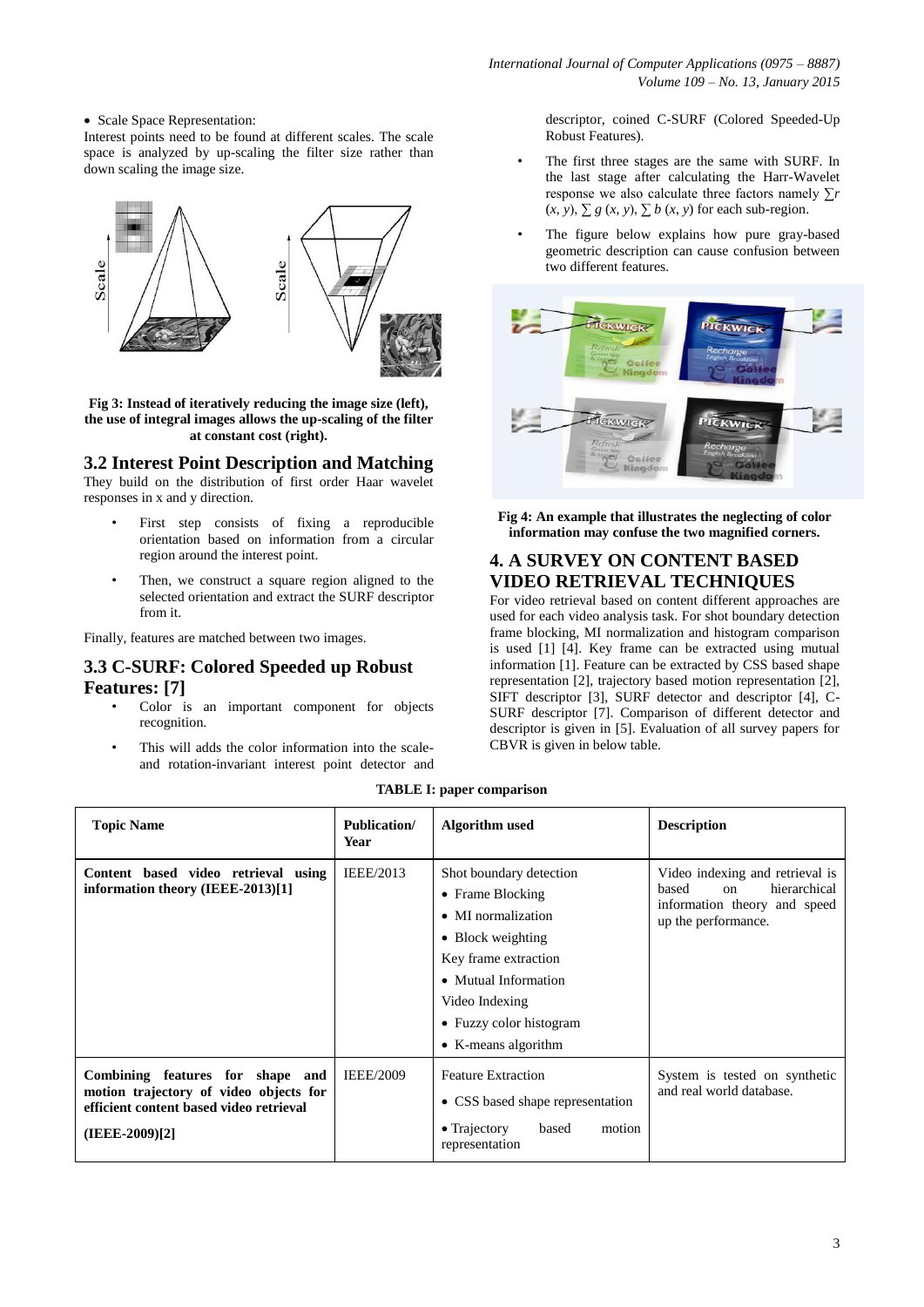*International Journal of Computer Applications (0975 – 8887) Volume 109 – No. 13, January 2015*

| <b>STAR: A Content based video retrieval</b><br>system for moving<br>camera<br>video<br>shots(IEEE-2013)[3]                                                               | <b>IEEE/2013</b> | SIFT descriptor<br>Space-time volume generation<br><b>EMST-CSS</b><br>Formation<br>and<br><b>Feature Matching</b>                                                                                          | STAR uses<br>spatio-temporal<br>features to retrieve similar<br>videos. EMST-CSS is extended<br>for moving camera videos.                                                                                                                                             |
|---------------------------------------------------------------------------------------------------------------------------------------------------------------------------|------------------|------------------------------------------------------------------------------------------------------------------------------------------------------------------------------------------------------------|-----------------------------------------------------------------------------------------------------------------------------------------------------------------------------------------------------------------------------------------------------------------------|
| Content based video retrieval using<br>SURF descriptor(IEEE-2013)[4]                                                                                                      | <b>IEEE/2013</b> | Shot boundary detection<br>• Histogram comparison<br>• Auto dual threshold algorithm<br><b>Feature Extraction</b><br>• SURF Descriptor<br>Feature comparison<br>• Fuzzy K Nearest<br>neighbor<br>algorithm | The<br>experimental<br>analysis<br>shows that system provides<br>average precision of 75% with<br>Stochastic<br>83%<br>recall.<br>reduction<br>and<br>distance<br>classifier is also<br>used to<br>improve efficiency.                                                |
| Performance comparison of various<br>detector-descriptor<br>feature<br>combinations for content-based image<br>retrieval with JPEG-encoded query<br>images (IEEE-2013)[5] | IEEE/2013        | <b>Feature Detector</b><br>• Hess.-Aff., Harr.-Aff., MSER,<br>MFD, WaSH, DoG, SURF, STAR,<br>BRISK, Kaze<br>Feature Descriptor<br>· SIFT, PCA-SIFT, GLOH, SC,<br>MROGH, LIOP, SURF, Kaze                   | SIFT and SURF is superior to<br>all other descriptor. Also the<br>Hessian-Affine detector is quite<br>robust.                                                                                                                                                         |
| Speeded-Up robust features (SURF)[6]                                                                                                                                      | Elsevier/2008    | Feature Descriptor<br>$\bullet$ SURF                                                                                                                                                                       | SURF is scale- and rotation-<br>invariant<br>detector<br>and<br>descriptor. SURF outperform in<br>terms<br>of<br>repeatability,<br>distinctiveness and robustness.<br>It is possible to achieve real-<br>time computation without loss<br>in performance is possible. |
| Real-time traffic sign detection using<br>SURF features(IEEE-2013)[8]                                                                                                     | <b>IEEE/2013</b> | <b>Feature Descriptor</b><br>• SURF with FPGA                                                                                                                                                              | In driver assistant system video<br>based traffic sign detection play<br>an important role.                                                                                                                                                                           |

# **5. FUTURE DEVELOPMENTS**

Although a large amount of work has been done in visual content-based video indexing and retrieval, many issues are still open and deserve further research, especially in the following areas [10].

1) Motion Feature Analysis: The effective use of motion information is essential for content-based video retrieval. To distinguish between background motion and foreground motion, detect moving objects and events, combine static features and motion features, and construct motion-based indices are all important research areas.

2) Hierarchical Analysis of Video Contents: One video may contain different meanings at different semantic levels. Hierarchical organization of video concepts is required for semantic based video indexing and retrieval.

3) Combination of Perception with Video Retrieval: It is interesting to simulate human perception to exploit new video retrieval approaches. The research in visual perception shows

# **6. CONCLUSION**

It is concluded form the survey that for shot boundary detection dual threshold based histogram comparison algorithm gives good performance. Also for key frame extraction Fuzzy K-Nearest neighbor algorithm shows promising results. For feature extraction SURF (Speeded-Up Robust Feature) outperforms the other. SURF provides scaleand rotation-invariant detector and descriptor. Repeatability, distinctiveness and robustness are unique features of SURF. The main drawback of SURF is that both detector and descriptor not use color information. C-SURF adds color information to the existing SURF method.

# **7. REFERENCES**

- [1] Yarmohammadi, H.; Rahmati, M.; Khadivi, S., "Content based video retrieval using information theory," Machine Vision and Image Processing (MVIP), 2013 8th Iranian Conference on , vol., no., pp.214,218, 10-12 Sept. 2013
- [2] Dyana, A.; Subramanian, M.P.; Das, S., "Combining Features for Shape and Motion Trajectory of Video